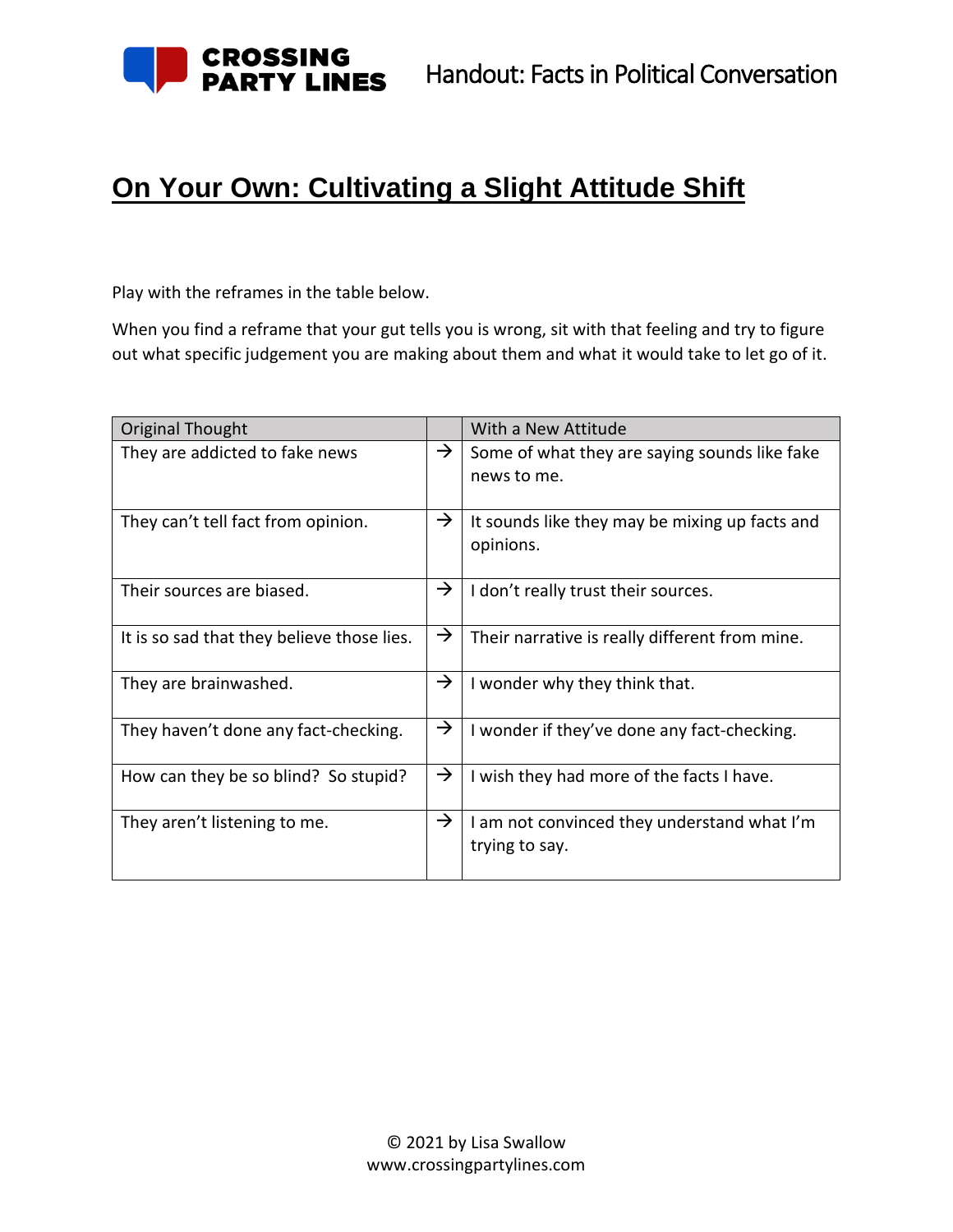

## **Activity 1: How are You Using Facts?**

- 1. Think back to some recent political conversations you were in.
- 2. Write down 3 to 4 facts you presented or thought about.
- 3. Say why each came up and how you presented/thought about it.

| Fact | Why it came up | How you presented it OR  |
|------|----------------|--------------------------|
|      |                | how you thought about it |
|      |                |                          |
|      |                |                          |
|      |                |                          |
|      |                |                          |
|      |                |                          |
|      |                |                          |
|      |                |                          |
|      |                |                          |
|      |                |                          |
|      |                |                          |
|      |                |                          |
|      |                |                          |
|      |                |                          |
|      |                |                          |
|      |                |                          |
|      |                |                          |
|      |                |                          |
|      |                |                          |
|      |                |                          |
|      |                |                          |
|      |                |                          |
|      |                |                          |
|      |                |                          |
|      |                |                          |
|      |                |                          |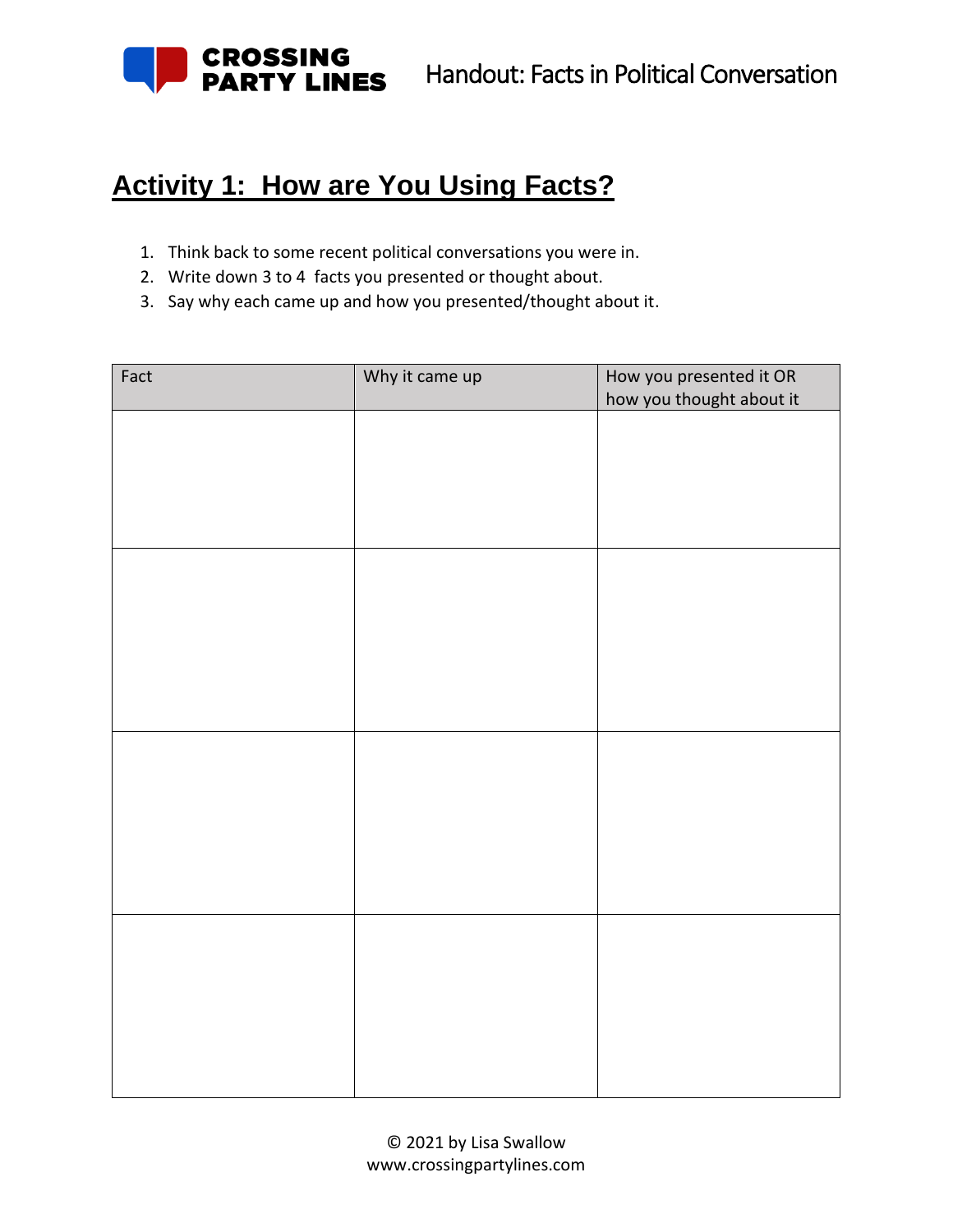

## **Activity 2: Assessing Your Unique Perspective**

- 1. Choose one of the facts you listed in the previous exercise.
- 2. Zoom out to see and appreciate the fact that it and the rest of your facts about issue form a small subset of all the facts that relate to this this particular issue.
- 3. Take a few minutes to answer the following questions:

*Which fact did you choose?*

*What issue does it relate to?*

*How do you think about this issue? (economics, freedom, concern for people, etc.)*

*Whose needs to you worry about the most?*

*What timeframe are you considering?*

*How will you judge the effectiveness of a solution?* 

*How important is this fact to your position on the issue?*

© 2021 by Lisa Swallow www.crossingpartylines.com